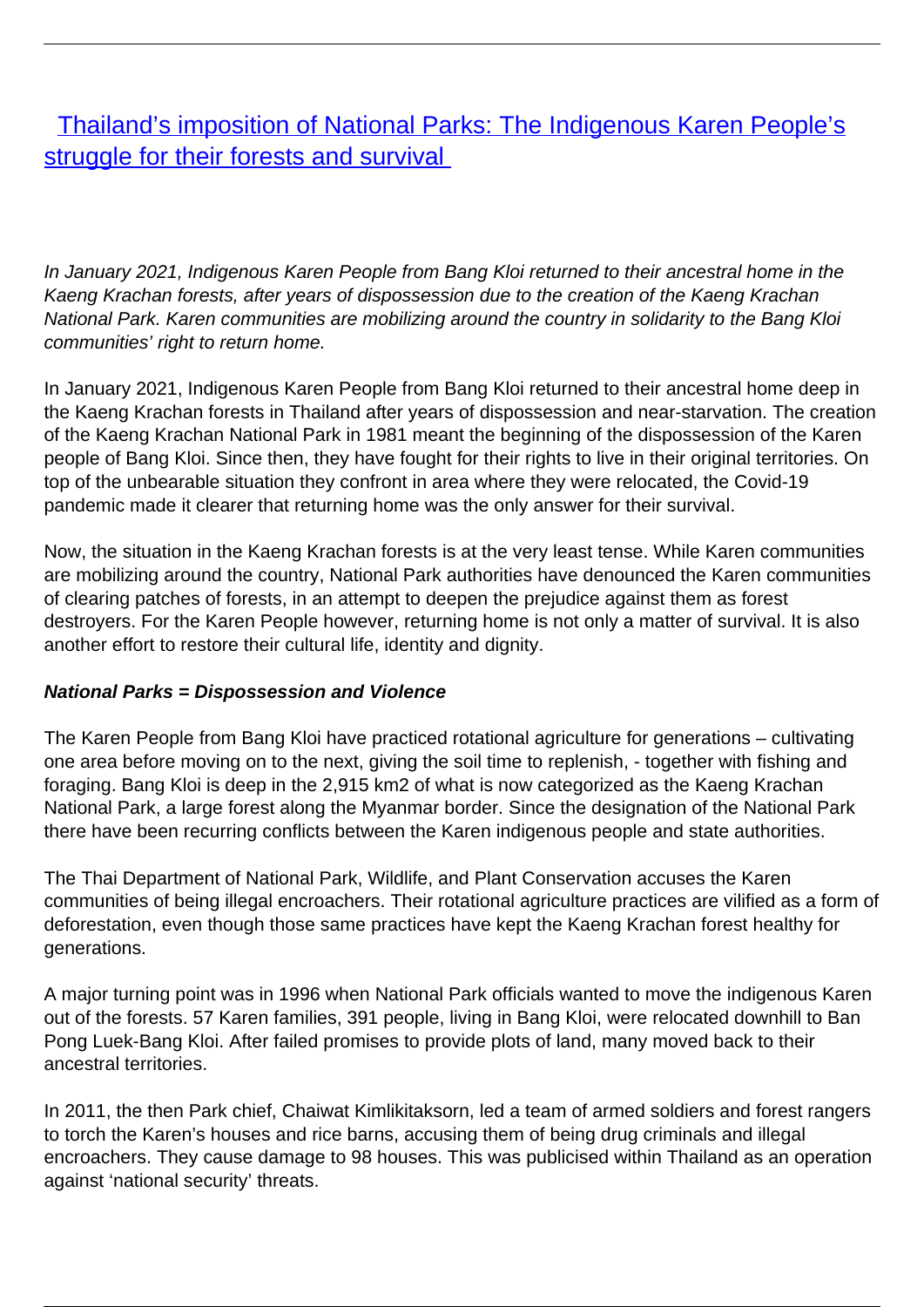The forest dwellers fled in fear back to the resettlement village. This was followed with more violence, murders and threats.

When the forest dweller's advocate, Tatkamon Ob-om, exposed what really happened in Bang Kloi, he was gunned down. The then Park chief was arrested but eventually freed because the gun could not be found.

Moreover, Porlajee "Billy" Rakchongcharoen, a young Karen land rights activist, who helped the Bang Kloi Karen to pursue a case against Chaiwat, and who was a key witness for the court case, mysteriously disappeared in 2014, after being detained by Chaiwat and park rangers for harvesting wild honey.

Two witnesses who testified that Billy had been released by Chaiwat after a brief arrest confessed later that Park officials told them to lie. Five years later, in 2019, the Department of Special Investigation found fragments of Billy's skull in an oil drum near the Park's office. But Chaiwat was not charged claiming that there was insufficient evidence.

Meanwhile, the Supreme Administrative Court ruled that Park authorities broke the law by torching indigenous Karen's houses and destroying their belongings. The court also told Park authorities that if the Karen people lived in the forest before the area became a National Park, their land rights must be respected. But forest authorities turned a deaf ear. Forest evictions kept ongoing while Chaiwat kept on being promoted.

The Department of National Park, Wildlife, and Plant Conservation issued, in response to the Court decision, a much more violent National Park Law. The Law was rushed through the National Legislative Assembly in 2019 and was passed right before the military-installed assembly was dissolved.

The new National Park Law makes National Park officials more powerful than soldiers under an emergency decree. This means, among others, that they can enter and destroy forest people's homes at all times by citing urgency, without the need to investigate anything. Also, the maximum jail sentence for "forest encroachers" has been increased to 20 years and they can also face fines to up to two million baht (over 65 thousand dollars). Insisting that forests must be "free of humans", the Law outlaws millions of people who have been living in the forests for generations.

Consequently, Karen communities have to face constant litigation cases against them with encroachment charges, forcing them to move out as land becomes consumed into National Parks territories.

Not loosing the hope and strength to fight for their forests, in August 2020, the indigenous Karen from Bang Kloi submitted a letter to the Natural Resources and Environmental Conservation Strategic Taskforce, which prompted the Taskforce's Advisor to visit the area and hear the communities. It was revealed how the villagers have been suffering from landlessness and an extremely difficult access to any livelihood. But there was no progress made after that.

On 8 December 2020, the Karen people from Bang Kloi submitted a letter to the Minister of Natural Resources and Environmental Conservation hoping for a concrete action to solve their problems, but there has been no answer.

In consequence and after many attempts to restore their rights to live on their territory, on the 9th